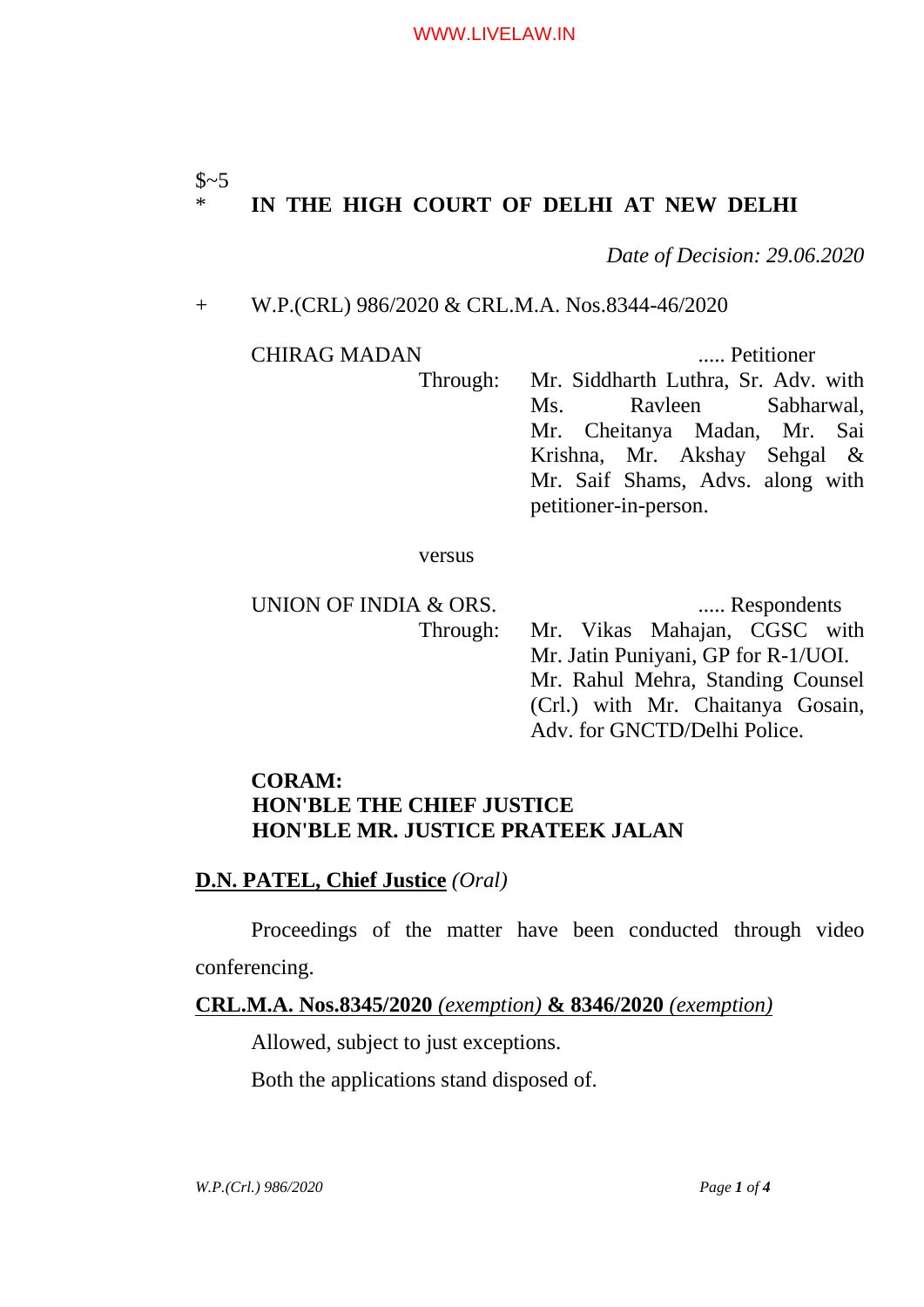# **W.P.(CRL) 986/2020 & CRL.M.A. Nos.8344/2020**

1. This Public Interest Litigation has been preferred with the following prayers:-

*"a. Allow the present petition and pass directions for supply of status reports/ report by the Jail Superintendent/ reply filed on behalf of the prosecution at the time hearing bail applications under section 437 CrPC, 438 CrPC and 439 CrPC before the Ld. Metropolitan Magistrates and Ld. Sessions Judges to accused/ counsel for the accused.*

*b. Pass any further order(s) as this Hon'ble Court may deem fit."*

2. We have heard the learned counsel for the parties at length.

3. It is submitted by Mr.Siddharth Luthra, learned Senior Counsel appearing for the petitioner that in several cases, reports are being called from Jail Superintendents in bail matters. Though the same are being relied upon by the Courts, but the copies thereof are not being supplied to the accused. Learned Senior Counsel appearing for the petitioner, in this regard, has taken this Court to various annexures and pointed out matters where orders have been passed, dismissing the bail application preferred by the accused by relying upon the report given by Jail Superintendent.

4. We have heard Mr. Rahul Mehra, learned Standing Counsel (Crl.) appearing for the Government of NCT of Delhi, who submitted that there is no specific statement, looking to the orders which are annexed with this writ petition, to the effect that in spite of demand, the accused has not been supplied a copy of the report of the Jail Superintendent. It is further submitted by Mr. Mehra that, normally, there is no reason for not supplying the copy of the report given by the Jail Superintendent or even the report of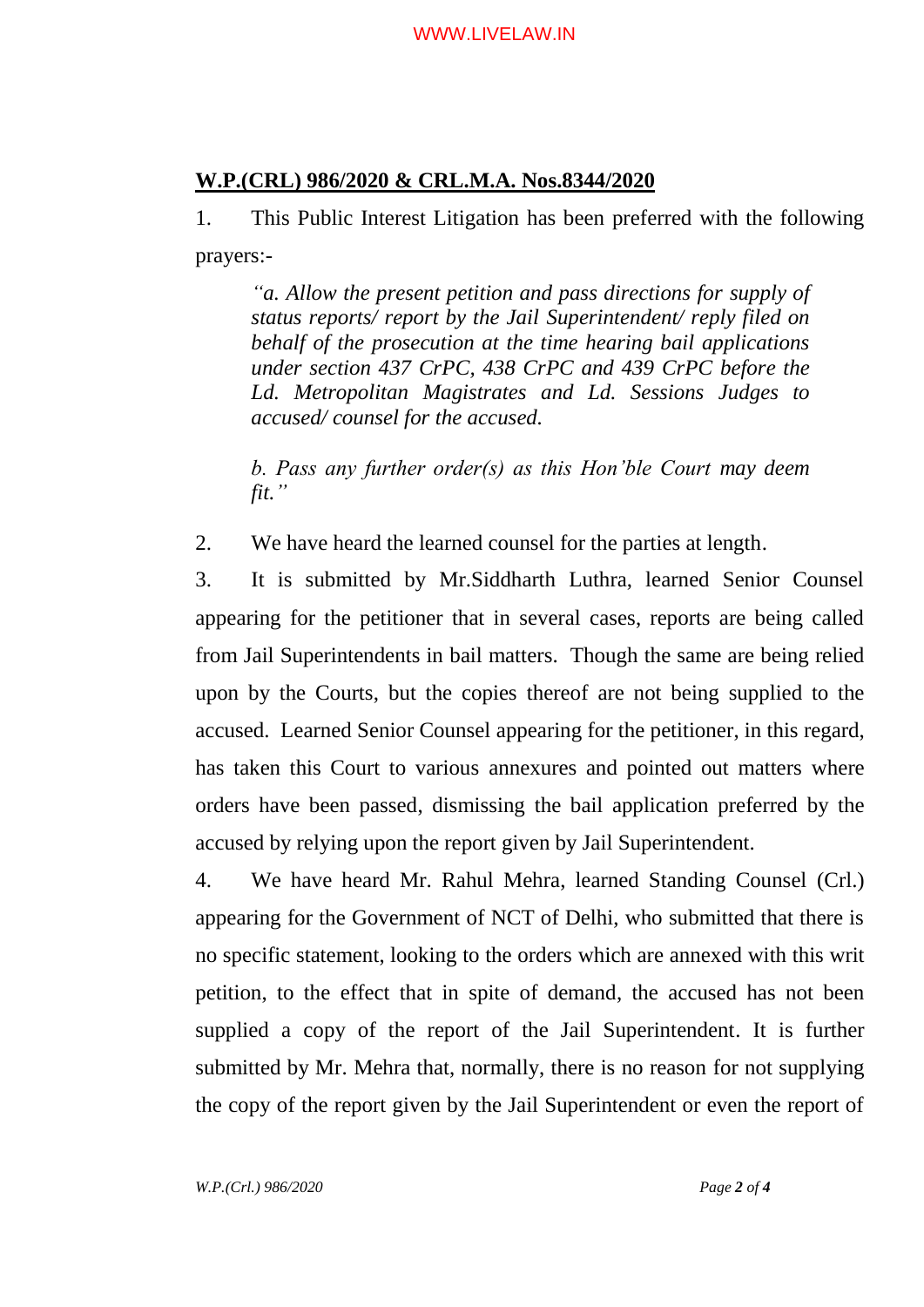#### WWW.LIVELAW.IN

the Investigating Officer (I.O.), save and except in exceptional cases, where reasons are recorded in writing in the order. Learned Standing Counsel for the State also pointed out that normally, the report of the Jail Superintendent is given directly to the Court, such report may be regarding the medical condition as pointed out by the accused, or may be on the conduct of the accused, etc.

5. Having heard the learned counsel for the parties and looking to the facts and circumstances of the case, it appears that whenever the Court is relying upon a report of the Jail Superintendent, which is normally called by the order of the Court for a specific purpose on case to case basis, the copy of the same should be given to the accused, save and except in exceptional cases.

6. Ordinarily, as a general rule, it ought to be kept in mind by the Courts that whenever any report is called for from the Jail Superintendent and is given to the Court either directly or through APP, copy thereof should be given to the applicant of the bail application. Whenever such copy is not supplied to the applicant of the application under Code of Criminal Procedure, especially under Sections 437, 438 and 439 of the Code of Criminal Procedure, then reasons will be recorded by the Court in the order.

7. Every rule has its own exceptions and, depending upon the facts and circumstances of the case, there may be some cases where the report cannot be so supplied. However, as a general rule, a copy of the report given by the Jail Superintendent as well as the report given by the Investigating Officer should be supplied to the applicant so that accused can properly understand the reasons given therein and defend their case in the Court of law. This is a basic need for access to justice and for rendering justice to the public at